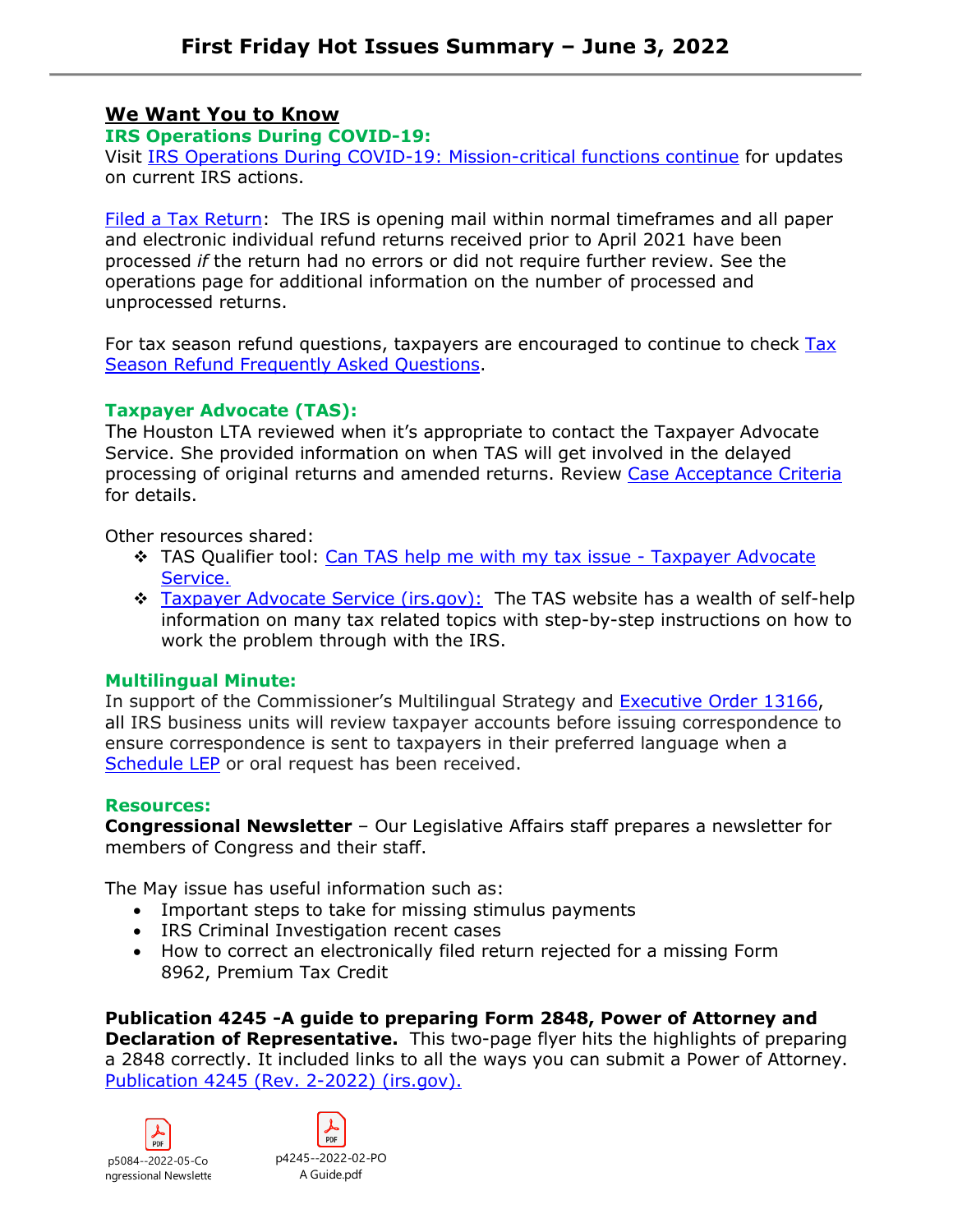### **Disaster – It's Hurricane Season:**

- ❖ [Stay informed](https://www.ready.gov/be-informed) about the different types of emergencies that can occur and their appropriate responses.
- \* Make a family emergency [plan.](http://www.ready.gov/plan)
- ❖ Build an [emergency supply kit.](http://www.ready.gov/kit)
- [Get involved](https://www.ready.gov/get-involved) in your community by taking action to prepare for emergencies.

Disaster Preparedness resources:

- [Ready.gov](https://www.ready.gov/)  Educates and prepares people for natural and man-made disasters.
- [Home | disasterassistance.gov](https://www.disasterassistance.gov/)  data-sharing between federal, tribal, state, local, and private sector partners.
- [Disaster Assistance and Emergency Relief for Individuals and Businesses |](https://www.irs.gov/businesses/small-businesses-self-employed/disaster-assistance-and-emergency-relief-for-individuals-and-businesses)  [Internal Revenue Service \(irs.gov\)](https://www.irs.gov/businesses/small-businesses-self-employed/disaster-assistance-and-emergency-relief-for-individuals-and-businesses)
- $\cdot$  [IRS offers tips on ways to prepare for natural disasters](https://www.irs.gov/newsroom/ahead-of-hurricane-season-irs-offers-tips-on-ways-to-prepare-for-natural-disasters)

# **IRS Hiring:**

IRS is hiring and hosting numerous virtual and in-person events each month. These information sessions and job fairs provide insights about some of the most interesting positions we offer.

IRS is also expanding access in Puerto Rico and has Career Opportunities for Puerto [Rico Residents](https://www.irs.gov/about-irs/a-closer-look-expanding-access-in-puerto-rico) who would like to join our team.

- [IRS Events | IRS Careers](https://www.jobs.irs.gov/find-job/irs-events)
- [USAJobs.gov](https://www.usajobs.gov/)

# **Current Webinars:**

- Sale [of Partnership Interest: Comprehensive Case Study \(July 14, 2022\)](https://www.irs.gov/businesses/small-businesses-self-employed/webinars-for-tax-practitioners#Sale%20of%20Partnership%20Interest:%20Comprehensive%20Case%20Study)
- [Webinars for Tax Practitioners | Internal Revenue Service \(irs.gov\)](https://www.irs.gov/businesses/small-businesses-self-employed/webinars-for-tax-practitioners)

If you missed the Digital Day by IRS' Online Services or World of Offer Compromise webinars, they are now archived at [www.irsvideos.gov](https://www.irsvideos.gov/) and available for viewing. Continuing education credits and certificates of completion are not available when you view archived versions of our webinars.

#### **Current Events:**

• [IRS Nationwide Tax Forum: Welcome \(irstaxforum.com\)](https://www.irstaxforum.com/index)

#### **What Practitioners Want You to Know:**

1. A Texas TaxPro was concerned that when submitting a 2848, they are being asked to provide the 8-digit EA number; the 5- or 6-digit numbers EAs used in the past are not being accepted.

TaxPro's IRS "insider" explained the policy for requiring the 8-digit number has always been in place but was never enforced. New CAF employees started enforcing the policy and EAs we will be required to add the 3 or 2 zeros before the number.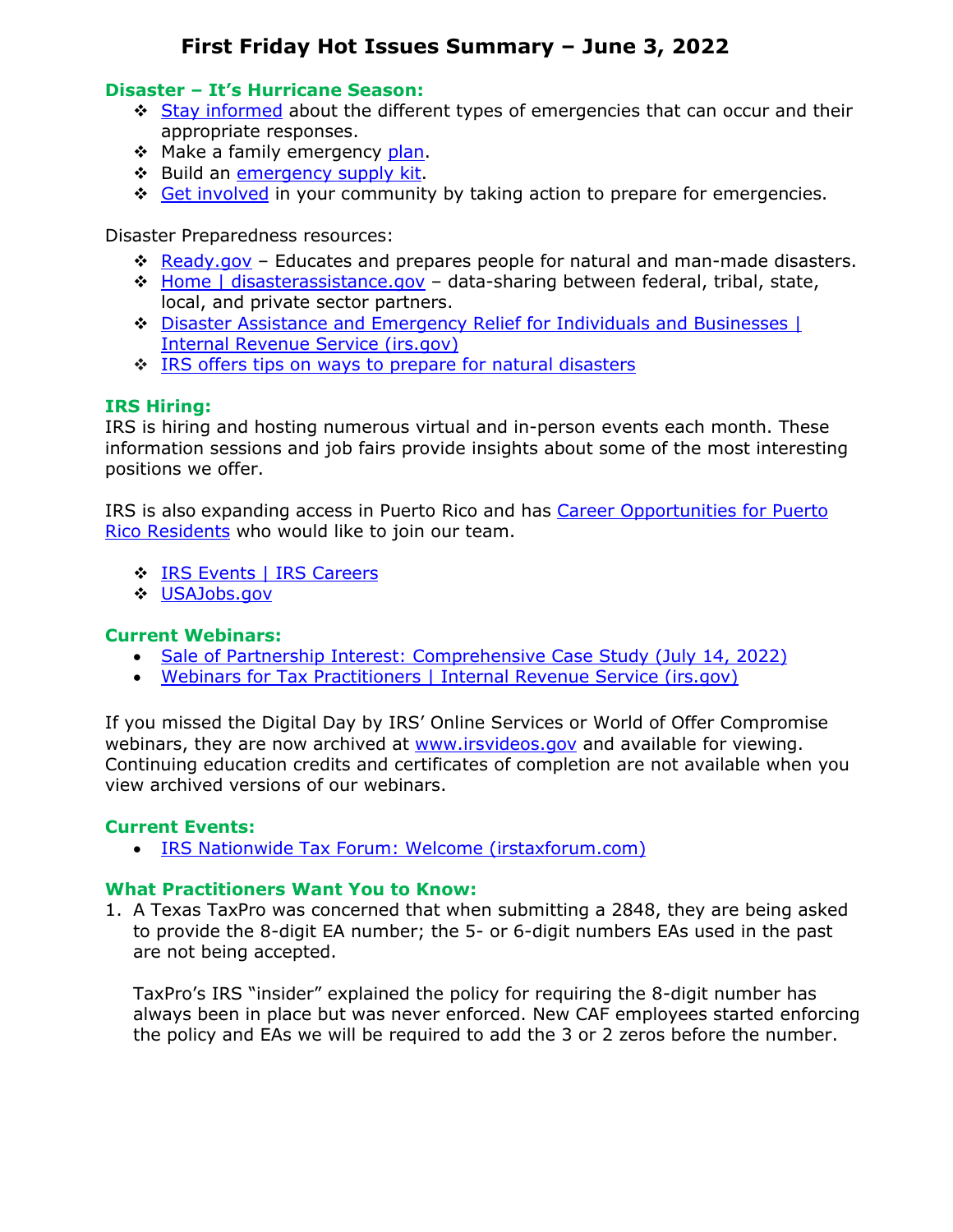2. Practitioner states there will be no new Secure Access accounts after June 15. This will be before ID.me is required, effectively preventing *some* tax pros from accessing TDS.

**Response:** The exception process ends June 15, 2022. IRS will no longer authenticate identity or establish accounts by phone effective June 15, 2022.

 If you're unable to register an account online after this date, you must wait for the new e-Services sign-in and identity verification system called ID.me, available in Summer 2022. If you have an existing e-Services username, create an ID.me account now with Tax Pro Account, Online Account OR submit Forms 2848 and 8821 online. If you already have an ID.me account with the IRS or another government agency, you don't need to create a new one.

 In the summer of 2022, the IRS plans to migrate the e-Services suite of tax professional online applications and products behind ID.me.

- ❖ ID.me Sign In (irs.gov)
- FAQs about e-Services and Secure Access | Internal Revenue Service (irs.gov)
- ID.me Help Site

# **Prior Issues**

#### **EITC Prior Year income**

**Issue:** Practitioners report that if taxpayer does not have earned income in 2020, filing software is disallowing the election to use 2019 income which would qualify them for EITC and CTC. Practitioners want to know if there is no earned income can you still use prior year income for EITC?

**Response:** The Relief Act of 2020 allows a taxpayer to elect to use 2019 earned income to figure the 2020 earned income tax credit.

#### [update]

FAQ's have been updated: For 2021, eligible taxpayers can choose to figure the Earned Income Tax Credit using their 2019 earned income if it was higher than their 2021 earned income, even if they did not have any earned income in 2021. In certain instances, this option will result in a larger credit. Taxpayers who did not file a return for tax year 2020 or 2021 or who did not claim the Earned Income Tax Credit on their 2020 or 2021 return because they had no earned income in those years may file an original or amended return to claim the Earned Income Tax Credit using their 2019 earned income if they are otherwise eligible to do so.

*Note: Taxpayers may not use their 2020 earned income to calculate the Earned Income Tax Credit on their 2021 return.*

IRS Updates Questions and Answers about the Tax Year 2021 Earned Income Tax Credit | Internal Revenue Service

**Status:** Closed

# **New Issues**

# **Returned mail**

**Issue:** Tax Pro's client mailed their tax return to Department of Treasury, IRS, Austin, TX 73301. The envelope was returned to sender, not deliverable as addressed and unable to forward. As a result, SL was asked to verify if the campus was closed.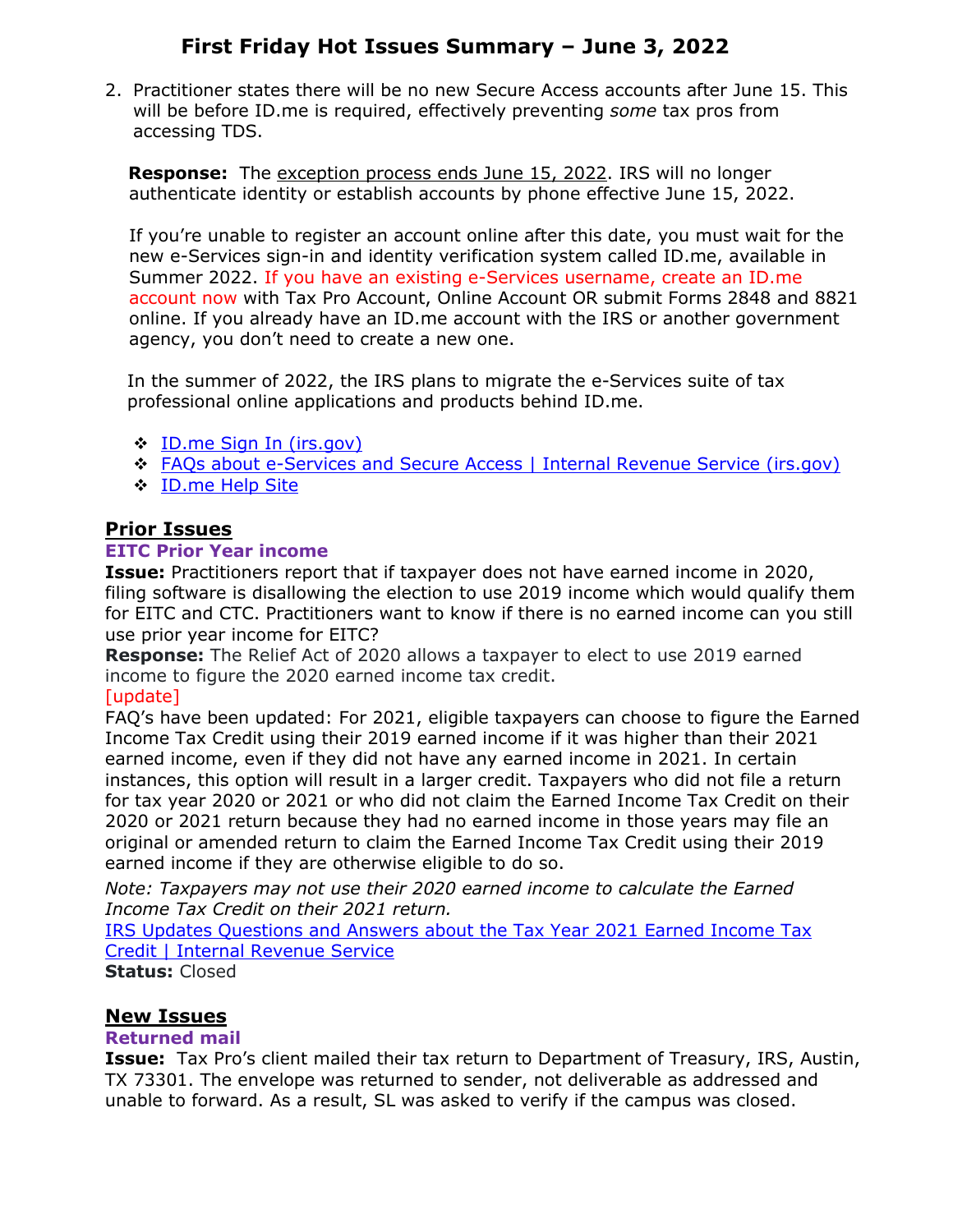Another TaxPro reported the USPS said IRS, 3651 S. Interregional Hwy - Austin, TX 78767 was not a good mailing address. TP was tracking the package and wondered if that caused it to be a bad address.

**Response:** The IRS Campus is open. In the case of the returned mail, it is suggested that client speak with the Post Office Supervisor for an explanation. The IRS address used was correct for mailing.

In the second case, the taxpayer was sending mail from the Post Office, but the address used is for Private Delivery Services only.

Different addresses are to be used depending on if mailing from the Post Office or if using a Private Delivery Service to send mail to the IRS – 3651 is an incorrect address for mail delivered from the Post Office.

- Where to File Paper Tax Returns With or Without a Payment | Internal Revenue Service (irs.gov)
- Submission Processing Center Street Addresses for Private Delivery Service (PDS) | Internal Revenue Service (irs.gov)

# **Status:** Closed

# **Refugees and Tax Credits**

**Issue:** Afghan refugees who arrived in the U.S. during the final months of 2021 are circulating an "Afghan Assistance Program" document suggesting refugees are potentially eligible for the RRC. The document discusses possible eligibility if an SSN obtained with IRC 7701(b)(4) "*First-Year Choice*" election to be treated as a resident alien for tax purposes from date of 2021 entry into the U.S. *Are Afghan refugees, under certain circumstances, eligible for the RRC on 2021 returns?*

Afghan refugees claimed RRC and CTC tax credits with assistance from tax preparers and have asked immigrant organizations for guidance and want to amend their returns. They are fearful that claiming these credits will affect their immigrant status. **Response:** Outreach materials have been requested to address immigrant and tax issues. The question about First-Year Choice has been elevated. **SL is participating in a** June 15th webinar hosted by NY firm, Agostino & Associates, titled *Tax Compliance for Refugees*. Email BMin@AgostinoLaw.com for an invitation to this online webinar. **Status:** Open

# **990N not processing**

**Issue:** TaxPro's client has not been successful submitting forms 990-N online. The 2020-year shows pending. TAS closed the case and told her to file them as paper returns so they can be tracked. (This isn't possible). She has gone to the Congressman's office and they haven't been able to resolve.

**Response:** Elevated. Forms 990-N are filed electronically from irs.gov. Annual Electronic Filing Requirement for Small Exempt Organizations — Form 990-N (e-Postcard) | Internal Revenue Service (irs.gov) **Status:** Open

# **PPS not answering**

**Issue:** Practitioners are reporting they can't get through to PPS. One reported, every single IRS toll free number including PPS, had the message ALL DAY TODAY "we're sorry but due to the unusual call volume call back the next business day."